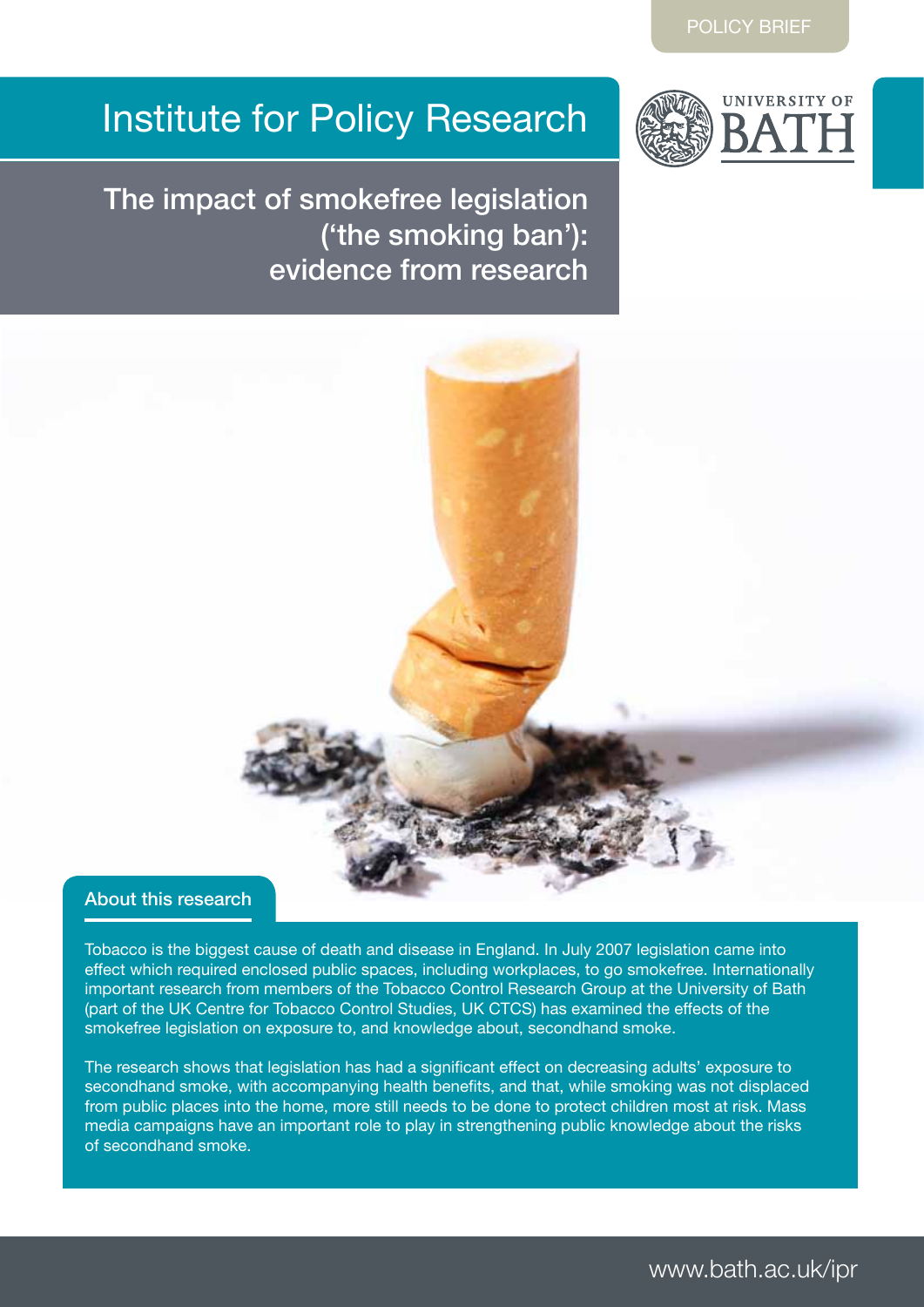# Research findings in context

Smokefree legislation applying to almost all enclosed public spaces including workplaces, pubs and clubs, was introduced in England on 1st July 2007. The government's aim was to reduce exposure to secondhand smoke, and cut the incidence of associated health problems including heart attacks and asthma. Before the legislation took effect though, concerns were raised that smokers who could no longer smoke in public places may smoke more in the home, and that children who lived in these homes would be exposed to greater levels of secondhand smoke as a result of the legislation.

Research from the University of Bath, used by the Department of Health to evaluate the effects of the legislation, has provided evidence to ensure it was not overturned despite on-going efforts by the tobacco industry and others; and has directly informed the current government's tobacco control policy. Furthermore, the post-legislation reduction in heart attacks, found by the Group, led to significant financial saving for the NHS, something that Primary Care Trusts were able to cite to defend their resources for tobacco control interventions. Additionally, due to its methodological rigour, the paper was referred to in the Medical Research Council's guidance report evaluating population health interventions. This research has been cited in international academic publications, has provided evidence for other countries considering smokefree laws, and has contributed to the debate on how non-communicable diseases should be tackled globally.

Levels of cotinine (a biomarker of exposure to tobacco smoke) in non-smoking adults fell significantly (27%) following legislation. This trend did not extend to some population sectors: there was no significant reduction in exposure for those in lower socioeconomic groups or those living in a home where smoking occurs inside on most days, although there was also no increase.

Among adults, there was a statistically significant reduction in the number of emergency hospital admissions for heart attacks following the introduction of legislation, equivalent to 1,200 fewer admissions in the first year. Emergency admissions for asthma in adults also dropped, with the equivalent of 1,900 fewer admissions each year in the first three years following legislation.

Children's exposure to secondhand smoke dropped by almost 60% between 1996 and 2006, with the greatest declines immediately prior to the introduction

### Key findings

#### The research found that:

- After smokefree legislation was introduced in England, there was a significant drop in non-smoking adults' exposure to secondhand smoke.
- **Hospital admissions for heart attacks** dropped significantly, with 1,200 fewer admissions in the first year following legislation (after controlling for other factors), saving the NHS £8.4 million.
- Emergency hospital admissions for asthma among adults dropped significantly, with 1,900 fewer admissions in each of the first three years following legislation.
- Smoking was not displaced from public places into the home. The number of children living in smokefree homes increased during the build-up to legislation, and children's exposure to secondhand smoke declined; possibly reflecting the impact of media campaigns at the time.
- However, a significant number of children are still at risk. Major predictors of risk include whether parents or carers smoke, and whether a child's home is smokefree: these are modifiable and effective action can therefore be taken to decrease children's risk.
- Smokers who know more about the effects of secondhand smoke are more likely to take measures to protect children from exposure (for example by not smoking in the home or in the same room as children). Public knowledge about illnesses associated with exposure to secondhand smoke was greatest during the lead up to legislation (2003-2006). Education and mass media campaigns have an important role here.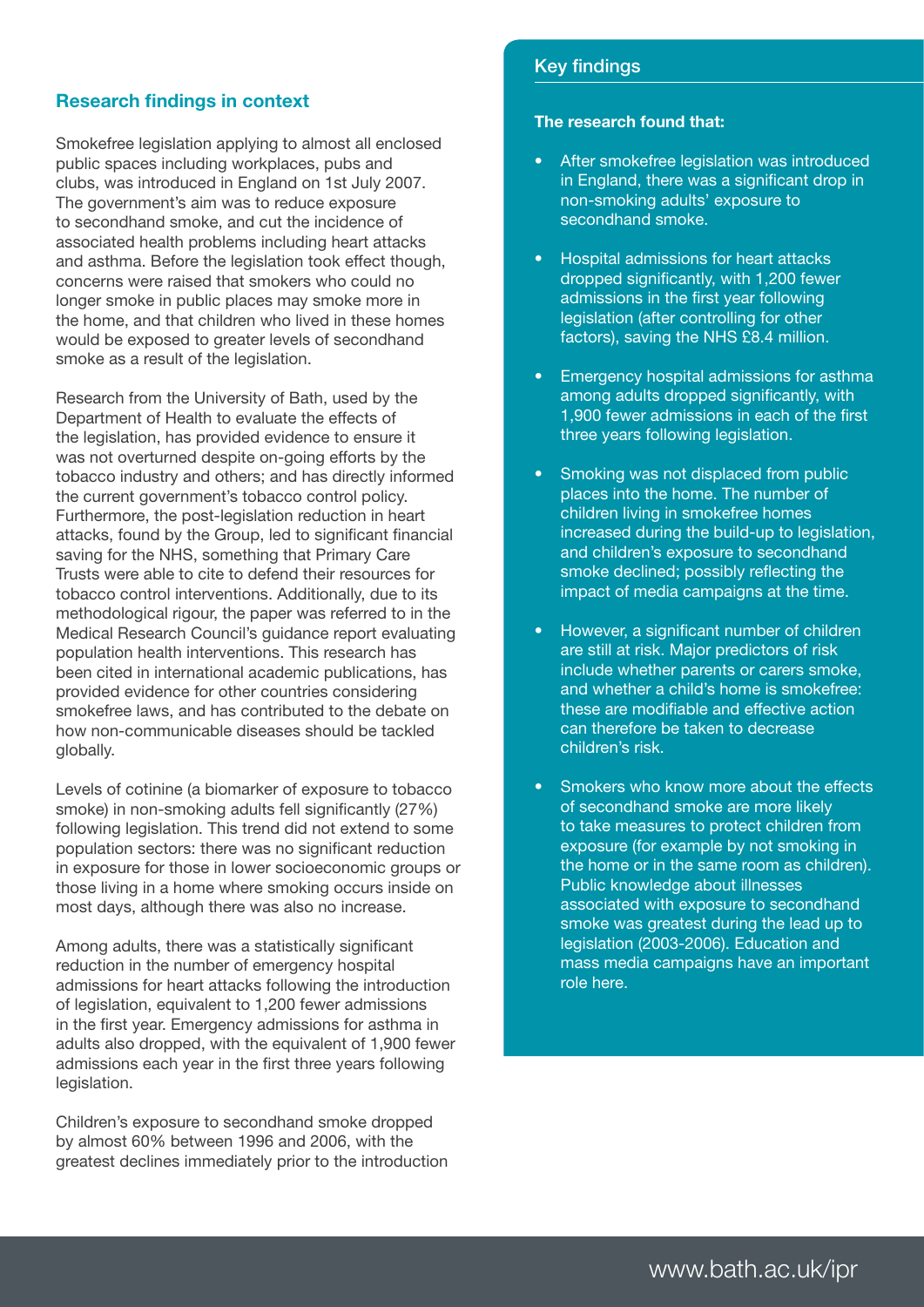of legislation rather than following it. Concerns that children's exposure would increase due to the displacement of smoking from public places to the home were not borne out. Major predictors of children's exposure to secondhand smoke were whether smoking is allowed in the home, and whether a child's parents or carers smoke. This is an important finding because both of these factors are modifiable. Indeed, the increase in the number of children living in smokefree homes suggests that legislation may have reinforced the growing social feeling against smoking in enclosed spaces.

Survey data showed that 65% of non-smokers but only 40% of smokers had good knowledge of illnesses associated with secondhand smoke exposure, and that smokers with greater knowledge of these are more likely to live in smokefree homes and less likely to smoke in a room where there are children or non-smoking adults. Public knowledge about the health risks of secondhand smoke exposure was at its highest level in 2003-2006, that is, during the run-up to the 2007 legislation. This suggests that mass media campaigns such as those which took place during that period are an effective means of increasing public knowledge and a useful tool in modifying smoking behaviour, but that such campaigns need to be ongoing or recurring if they are to maintain their impact.

# Implications for policy

While these findings are encouraging, evidence indicates that even low levels of secondhand smoke exposure are damaging. Further action is therefore needed to reduce exposure to secondhand smoke.

- Living in a smokefree home is key to reducing children's morbidity from secondhand smoke exposure. This may be accomplished by:
	- Reducing smoking rates amongst parents and carers; and
	- Encouraging both smoking and non-smoking parents not to allow smoking inside the home.
- Smokefree home initiatives at the local level therefore need to be evaluated, and the range of effective interventions identified.
- Future interventions need to take account of the important role played by public knowledge. Evidence suggests that mass media campaigns make a difference to public understanding. This research supports the recent call for campaigns to:
- Highlight the dangers of exposure to secondhand smoke;
- Inform about the inadequacy of some 'protective' measures; and
- Inform about how smokefree homes can be achieved.
- Finally the research confirms the value of collecting smoking-related data in large national surveys.